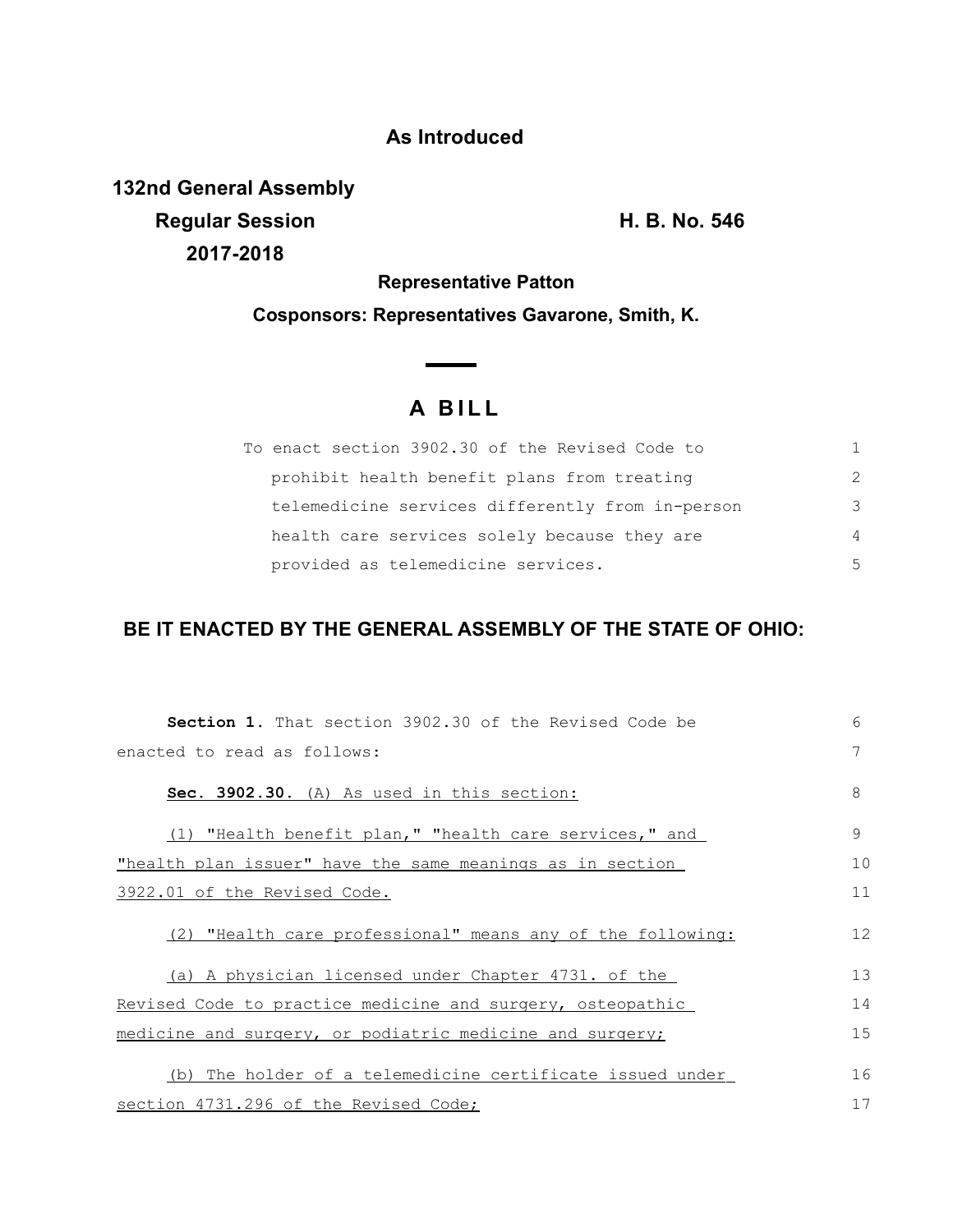| (c) A physician assistant licensed under Chapter 4731. of        | 18 |
|------------------------------------------------------------------|----|
| the Revised Code;                                                | 19 |
| (d) An advanced practice registered nurse as defined in          | 20 |
| section 4723.01 of the Revised Code.                             |    |
| (3) "In-person health care services" means health care           | 22 |
| services delivered by a health care professional through the use | 23 |
| of any communication method where the professional and patient   | 24 |
| are simultaneously present in the same geographic location.      | 25 |
| (4) "Recipient" means a patient receiving health care            | 26 |
| services or a health care professional with whom the provider of | 27 |
| health care services is consulting regarding the patient.        | 28 |
| (5) "Telemedicine services" means a mode of providing            | 29 |
| health care services through synchronous or asynchronous         | 30 |
| information and communication technology by a health care        | 31 |
| professional, within the professional's scope of practice, who   |    |
| is located at a site other than the site where the recipient is  | 33 |
| located.                                                         | 34 |
| (B) (1) A health benefit plan shall provide coverage for         | 35 |
| telemedicine services on the same basis and to the same extent   | 36 |
| that the plan provides coverage for the provision of in-person   | 37 |
| health care services.                                            |    |
| (2) A health benefit plan shall not exclude coverage for a       | 39 |
| service solely because it is provided as a telemedicine service. | 40 |
| (C) A health benefit plan shall not impose any annual or         | 41 |
| lifetime benefit maximum in relation to telemedicine services    | 42 |
| other than such a benefit maximum imposed on all benefits        | 43 |
| offered under the plan.                                          | 44 |
| (D) This section shall not be construed as prohibiting a         | 45 |